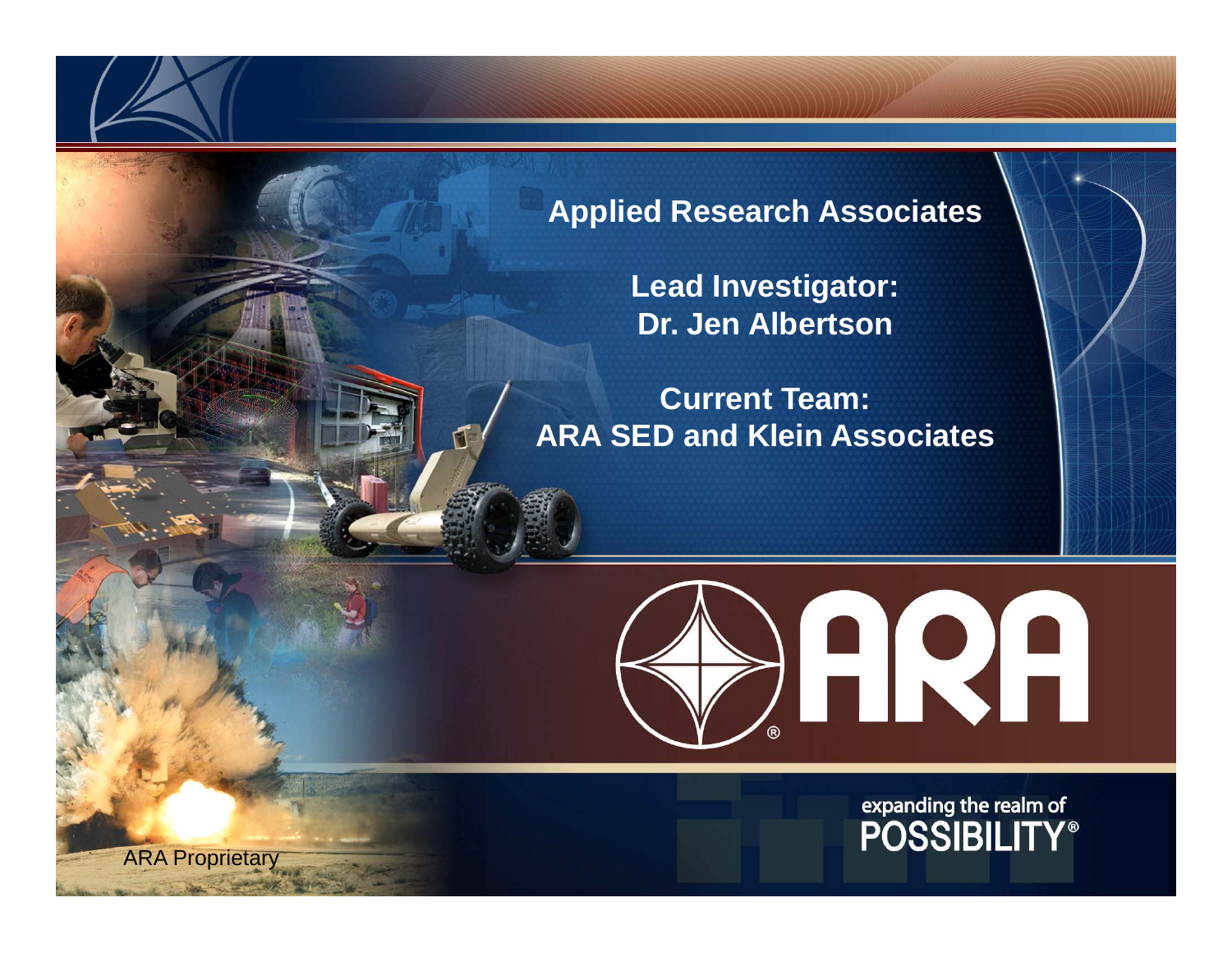

# **Research Areas of Interest**

## **ARA has extensive experience and capabilities in:**

- $\bullet$ Cognitive Sciences
- $\bullet$ • Predictive Forecasting (IARPA ACEs Program)
- $\bullet$ Modeling and Simulation
- $\bullet$ Sensor Development and Data Fusion
- $\bullet$ System Engineering/Software Development

## **Metaphor Program Specific Interest & Capabilities:**

- $\bullet$ Constructing relationships between linguistics and culture
- $\bullet$ Automated understanding and natural language processing
- $\bullet$ **•** Semantic definition and ontological development
- $\bullet$ Psychology of metaphor generation
- $\bullet$ Cross‐cultural metaphors and shared perspectives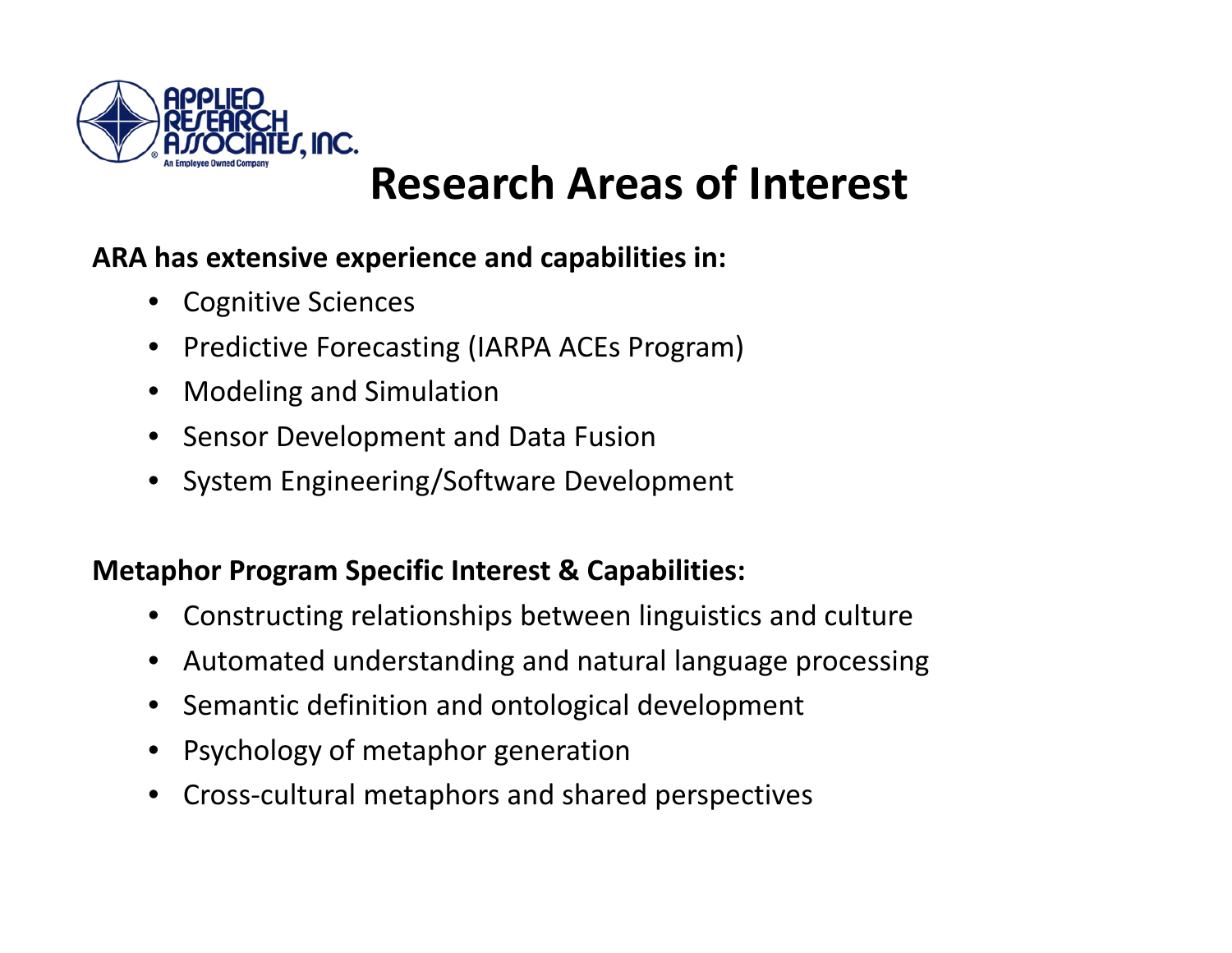

# **Unique Qualifications: its. Inc. Intelligence and Cognitive Analysis**

### •**Intelligence Management & Data Fusion**

•Collect and aggregate intelligence from multiple sources

#### **Analytical Support tools:**

•Architecture development for the gathering, organizing, reasoning, finding and alerting of disparate information to support situational awareness

•Development of probabilistic inference models

## •**Cognitive Systems Engineering**

•Cognitive Task Analysis (CTA)

### •**Culture and Cognition**

•Cultural Network Analysis

•Culture and Belief Networks

•Influence Campaigns

#### •**Human Performance & Instructional Technologies**

- •Decision Centered Design (DCD)
- •Resilience Engineering

#### •**Skilled Performance and Expertise**

- •Human‐Robotic Interaction
- •Human‐ Computer Interfaces

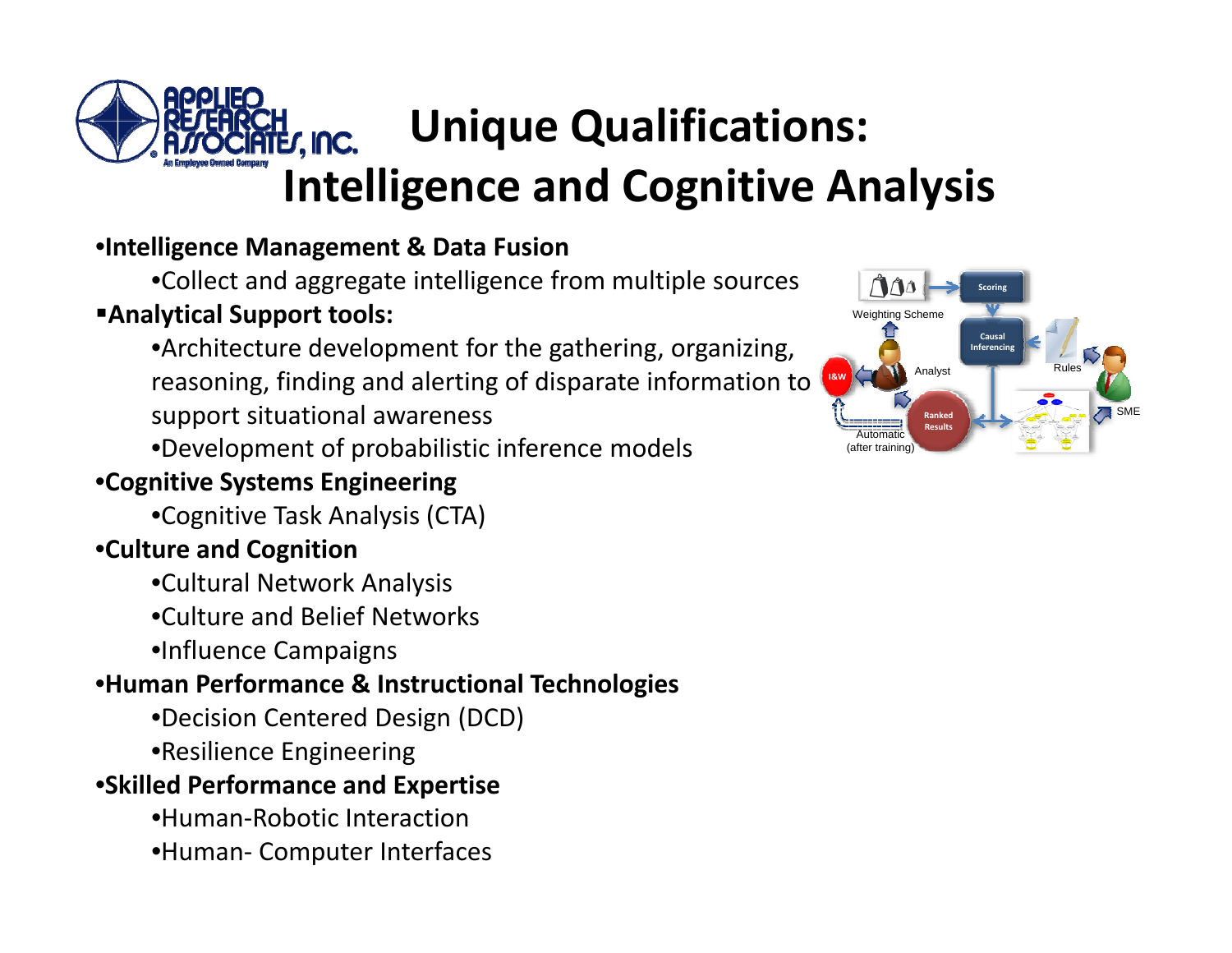

# **Seeking Partners**

# **ARA is seeking team members with the following criteria:**

#### **Business Structure:**

- •Small Businesses
- •University Research Groups

#### **Technical Research Areas of Interest:**

- •Natural Language Processing
- •Cognitive Anthropology

# **ARA is open to joining teams that can benefit from our technical knowledge areas**